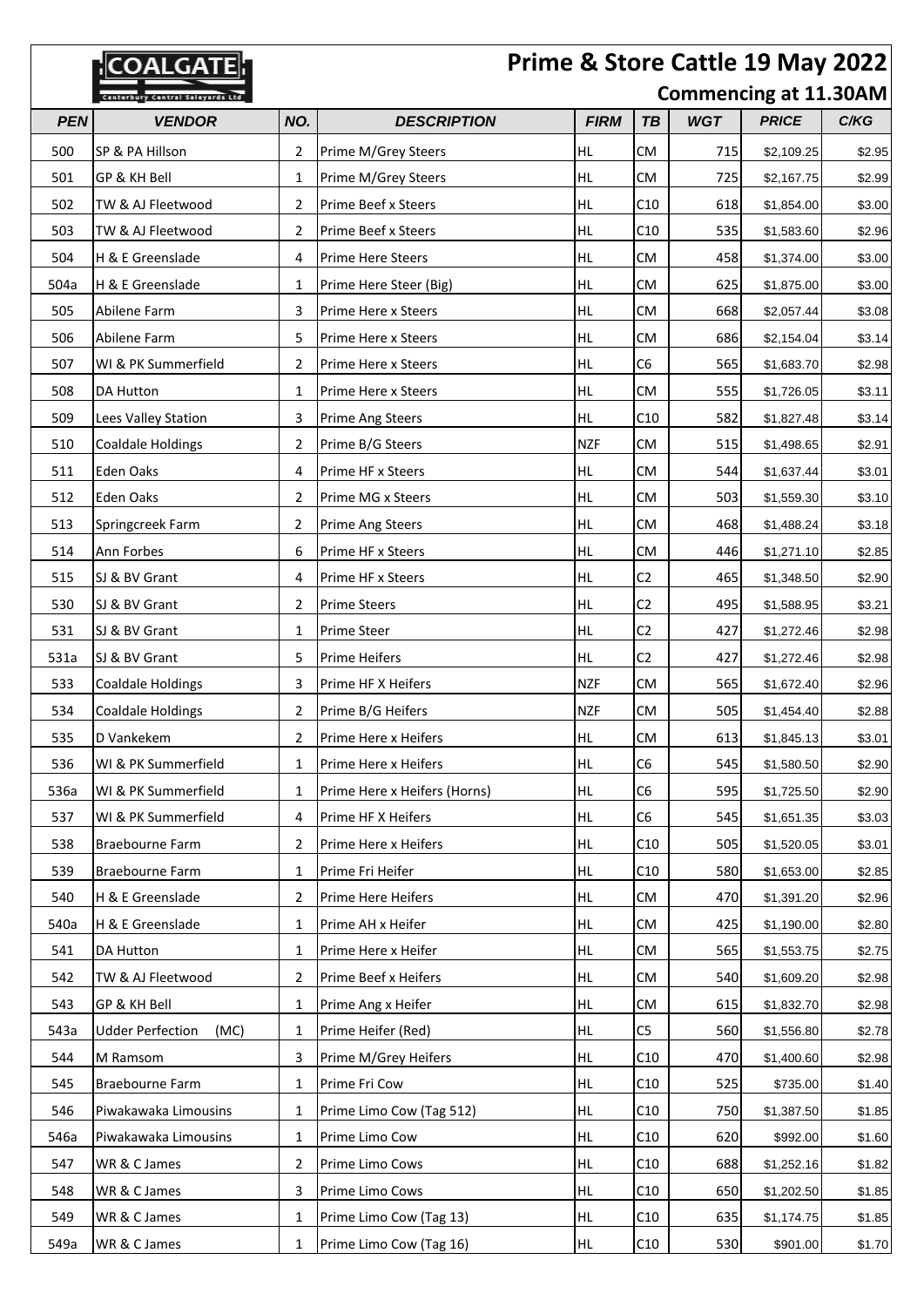| <b>PEN</b>                | <b>VENDOR</b>                   | NO. | <b>DESCRIPTION</b>                      | <b>FIRM</b> | <b>TB</b>      | <b>WGT</b> | <b>PRICE</b> | C/KG   |
|---------------------------|---------------------------------|-----|-----------------------------------------|-------------|----------------|------------|--------------|--------|
| 550                       | WR & C James                    | 3   | Prime Limo Cows                         | HL.         | C10            | 548        | \$986.40     | \$1.80 |
| 551                       | M Ramsom                        | 1   | Prime M/Grey Bull                       | HL          | C10            | 975        | \$0.00       | \$0.00 |
| 552                       | CJ Bell                         | 7   | R2 Hereford Bulls                       | HL          | C10            | 613        | \$1,722.53   | \$2.81 |
| <del>J7 JJ</del><br>55/56 | CJ Bell                         | 34  | R2 Hereford Bulls                       | HL          | C10            | 561        | \$1,598.85   | \$2.85 |
| 558                       | CJ Bell                         | 5   | R2 Hereford Bulls                       | HL          | C10            | 511        | \$1,405.25   | \$2.75 |
| 559                       | <b>Udder Perfection</b><br>(MC) | 3   | <b>Prime Cows</b>                       | HL          | C <sub>5</sub> | 455        | \$596.05     | \$1.31 |
|                           | <b>STORES</b>                   |     |                                         |             |                |            |              |        |
| 574/575/                  |                                 |     |                                         |             |                |            |              |        |
| 576                       | Lees Valley Station             | 27  | <b>AD Angus Cows PTIC</b>               | HL          | C10            | 642        | \$1,260.00   | \$1.96 |
| 577/578/                  | 579/580/ Lees Valley Station    | 40  | <b>AD Angus Cows PTIC</b>               | HL          | C10            | 562        | \$1,170.00   | \$2.08 |
| 582                       | Lees Valley Station             | 9   | AD Angus Cows PTIC                      | HL          | C10            | 523        | \$1,050.00   | \$2.01 |
|                           |                                 |     |                                         |             |                |            |              |        |
| 583                       | Lees Valley Station             | 6   | <b>AD Angus Cows PTIC</b>               | HL          | C10            | 622        | \$1,160.00   | \$1.86 |
|                           | 585/586 DA Bull Ltd             | 16  | R2 Angus Heifers PTIC M/Grey Bull 20/11 | <b>HL</b>   | CM             | 428        | \$1,100.00   | \$2.57 |
|                           | 587/588 Coleridge Downs         | 13  | R2 AH x Heifers PTIC Angus Bull         | HL          | C10            | 452        | \$1,160.00   | \$2.57 |
| 589                       | DJ & HJ Shaw                    | 4   | R2 HF x Steers                          | HL          | <b>CM</b>      | 469        | \$1,360.00   | \$2.90 |
|                           |                                 |     |                                         |             |                |            |              |        |
|                           | 590/591 Springcreek Farm        | 17  | R2 Ang & Ang x Steers                   | HL.         | CM             | 366        | \$1,050.00   | \$2.87 |
| 592                       | Springcreek Farm                | 11  | R2 Ang & Ang x Steers                   | <b>HL</b>   | <b>CM</b>      | 321        | \$950.00     | \$2.96 |
| 593                       | Springcreek Farm                | 7   | R2 Char x Steers                        | HL          | CM             | 405        | \$1,320.00   | \$3.26 |
| 594                       | Springcreek Farm                | 4   | R2 AH x Steers                          | HL          | CM             | 373        | \$1,090.00   | \$2.92 |
| 595                       | Springcreek Farm                | 6   | R2 Devon x Steers                       | HL          | <b>CM</b>      | 338        | \$1,010.00   | \$2.99 |
| 596                       | Springcreek Farm                | 6   | R <sub>2</sub> Here x Steers            | HL          | <b>CM</b>      | 363        | \$1,040.00   | \$2.87 |
| 597                       | Springcreek Farm                | 5   | R2 HF x Steers                          | HL          | CM             | 375        | \$1,040.00   | \$2.77 |
| 598                       | Springcreek Farm                | 4   | R2 S/Park x Steers                      | HL          | CM             | 336        | \$950.00     | \$2.83 |
| 599                       | Springcreek Farm                | 4   | R2 M/Grey x Steers                      | HL          | CM             | 258        | \$910.00     | \$3.53 |
| 600                       | Springcreek Farm                | 4   | R2 B/G x Steers                         | HL          | CM             | 349        | \$870.00     | \$2.49 |
| 601                       | <b>RW Dawson</b>                | 4   | R2 Here x Steers                        | HL          | C10            | 325        | \$860.00     | \$2.65 |
| 602                       | <b>RW Dawson</b>                | 5   | R2 Here x Steers                        | HL          | C10            | 328        | \$850.00     | \$2.59 |
| 603                       | JEH Grazing Ltd                 | 5   | R2 Beef x Steers                        | HL          | CM             | 295        | \$730.00     | \$2.47 |
| 604/631                   | Twinn Oaks Farm                 | 18  | R2 HF x Steers                          | HL          | CM             | 288        | \$810.00     | \$2.81 |
| 605                       | IR & JE Snowball                | 7   | R2 HF x Steers                          | HL.         | СM             | 436        | \$1,290.00   | \$2.96 |
| 606                       | SP & PA Hillson                 | 6   | R2 Char Heifers                         | HL          | CM             | 369        | \$1,100.00   | \$2.98 |
|                           | 607/608 WD & AC French          | 14  | R2 Ang x Heifers                        | HL          | C <sub>2</sub> | 407        | \$1,110.00   | \$2.73 |
| 609                       | WD & AC French                  | 8   | R2 Ang x Heifers                        | HL          | C2             | 354        | \$960.00     | \$2.71 |
| 610                       | KL & HF Roberts                 | 4   | R2 M/Grey x Heifers                     | HL          | CM             | 366        | \$940.00     | \$2.57 |
| 611                       | IR & JE Snowball                | 5   | R2 HF x Heifers                         | HL          | CM             | 412        | \$1,170.00   | \$2.84 |
| 612                       | Twinn Oaks Farm                 | 15  | R2 HF x Heifers                         | HL          | CM             | 289        | \$780.00     | \$2.70 |
| 613                       | Twinn Oaks Farm                 | 4   | R2 Char x Heifers                       | HL.         | CM             | 270        | \$770.00     | \$2.85 |
| 614                       | Twinn Oaks Farm                 | 4   | R2 Ang x Heifers                        | HL          | CM             | 291        | \$730.00     | \$2.51 |
| 615                       | Twinn Oaks Farm                 | 4   | R2 Ang x Heifers                        | HL          | CM             | 323        | \$800.00     | \$2.48 |
| 616                       | Twinn Oaks Farm                 | 6   | R2 Fri Heifers                          | HL          | CM             | 293        | \$250.00     | \$0.85 |
| 618                       | JEH Grazing Ltd                 | 5   | R2 Dairy x Heifers (Scanned MT)         | HL          | CM             | 266        | \$250.00     | \$0.94 |
| 516                       | <b>Farfield Angus</b>           | 7   | <b>Angus Steer Calves</b>               | HL          | C10            | 234        | \$850.00     | \$3.63 |
| 517                       | <b>Farfield Angus</b>           | 17  | Angus Steer Calves                      | HL          | C10            | 193        | \$780.00     | \$4.04 |